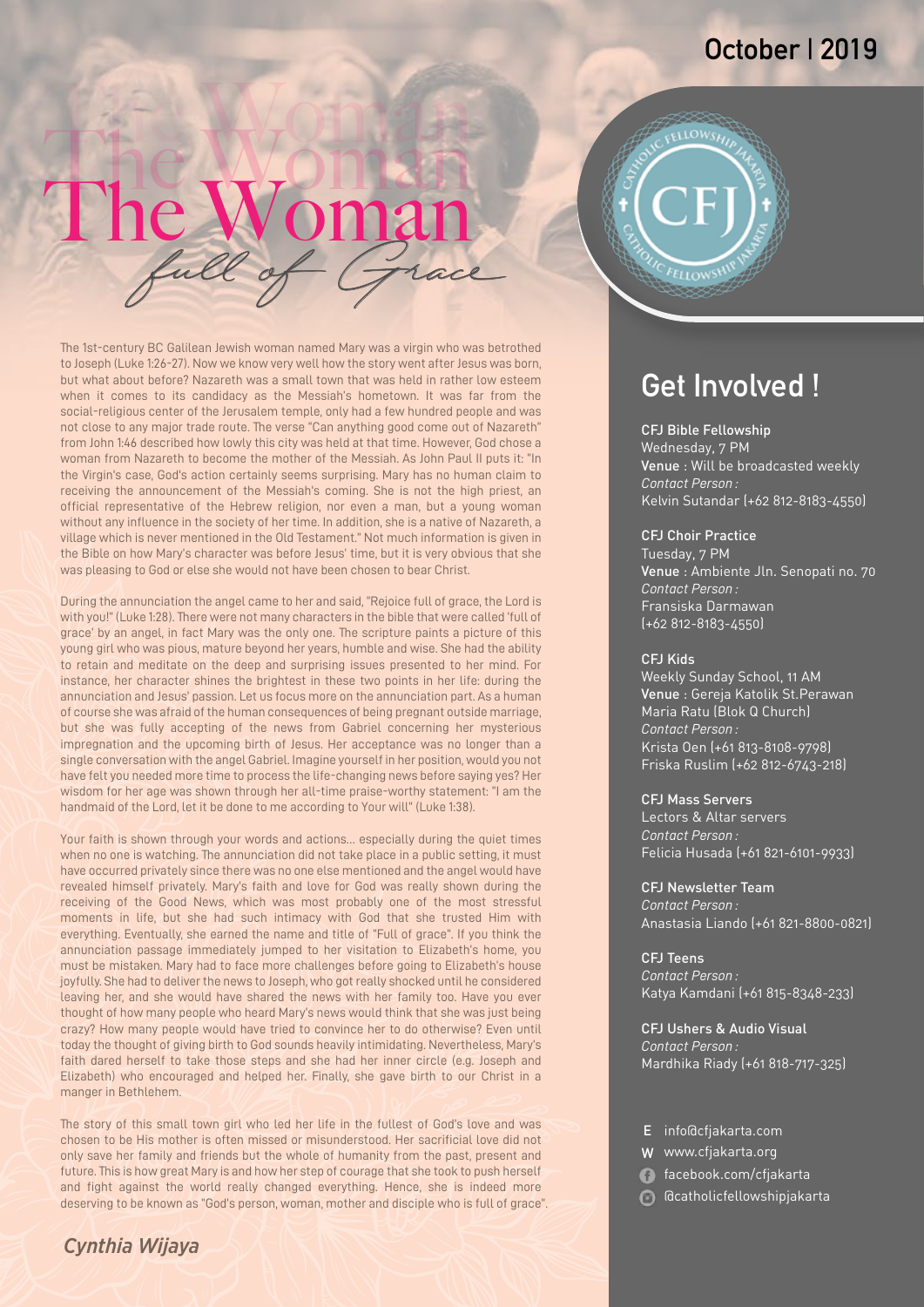#### *Leading a life closer to Him as shown by the Bible's different leading ladies.*

Her<br>Her

Her Story

From Abigail, the wife of Nabal, to Zipporah, Moses' wife, the Bible is full of women coming from all sorts of background, and with a colourful range of personalities and attitudes, that contribute to how their stories played out in His grand plan. Drawing from those Biblical ladies who had their "success stories" etched in history, and those who had their downfall and evil deeds remembered for eternity, one of many lessons to be learned is how the sinning humans could connect to the perfect God, and to even transcend that very nature, to become part of God's greater good for all.

Humility as a servant is one important red thread that all these ladies have, of which Jesus had shown us the best example by coming down to earth to save us. In Matthew 20:26 , 28, he had stated that "instead, whoever wants to become great among you must be your servant, just as the Son of Man did not come to be served, but to serve, and to give his life as a ransom for many." James further stressed this point and penned it plainly in his letter: "But he gives us more grace. That is why Scripture says: "God opposes the proud but shows favor to the humble. Submit yourselves, then, to God. Resist the devil, and he will flee from you." (James 4:6 - 7)

Obeying God's words is often hard as it is in today's world, and even more so to take on a whole act of servitude to God. Mother Mary put it in such a beautiful way as she praised Him for the plan in place for her, despite all kinds of sufferings she'd endure from it during her time on earth. "And Mary said: 'My soul glorifies the Lord and my spirit rejoices in God my Savior. for he has been mindful of the humble state of his servant. From now on all generations will call me blessed, for the Mighty One has done great things for me—holy is his name. His mercy extends to those who fear him, from generation to generation."" (Luke 1: 46 - 50)

Fearing the Lord here shouldn't be plainly seen as how slaves tremble at their master's punishments, but how children respect their parents out of love and trust. Paul wrote in Galatians 4:7, "So you are no longer a slave, but God's child; and since you are his child, God has made you also an heir." As His children, He has sent us the Holy Spirit to help us learn and understand all the different aspects of loving Him, and living with Him, as King Solomon wrote many times in his exhortations, "The fear of the Lord is the beginning of wisdom, and knowledge of the Holy One is understanding." (Proverbs 9:10)

Recalling back on how Ruth bravely moved out of her comfort zone to faithfully follow His plan, or how a mother would beg to Jesus for the healing of her sick child despite her outcast status, the Bible tells stories of different types of women from all walks of life. Their life's journeys are all testament of the One God, and examples for us to know Him better and to lead a good life closer to Him, as we humbly obey His guidance.

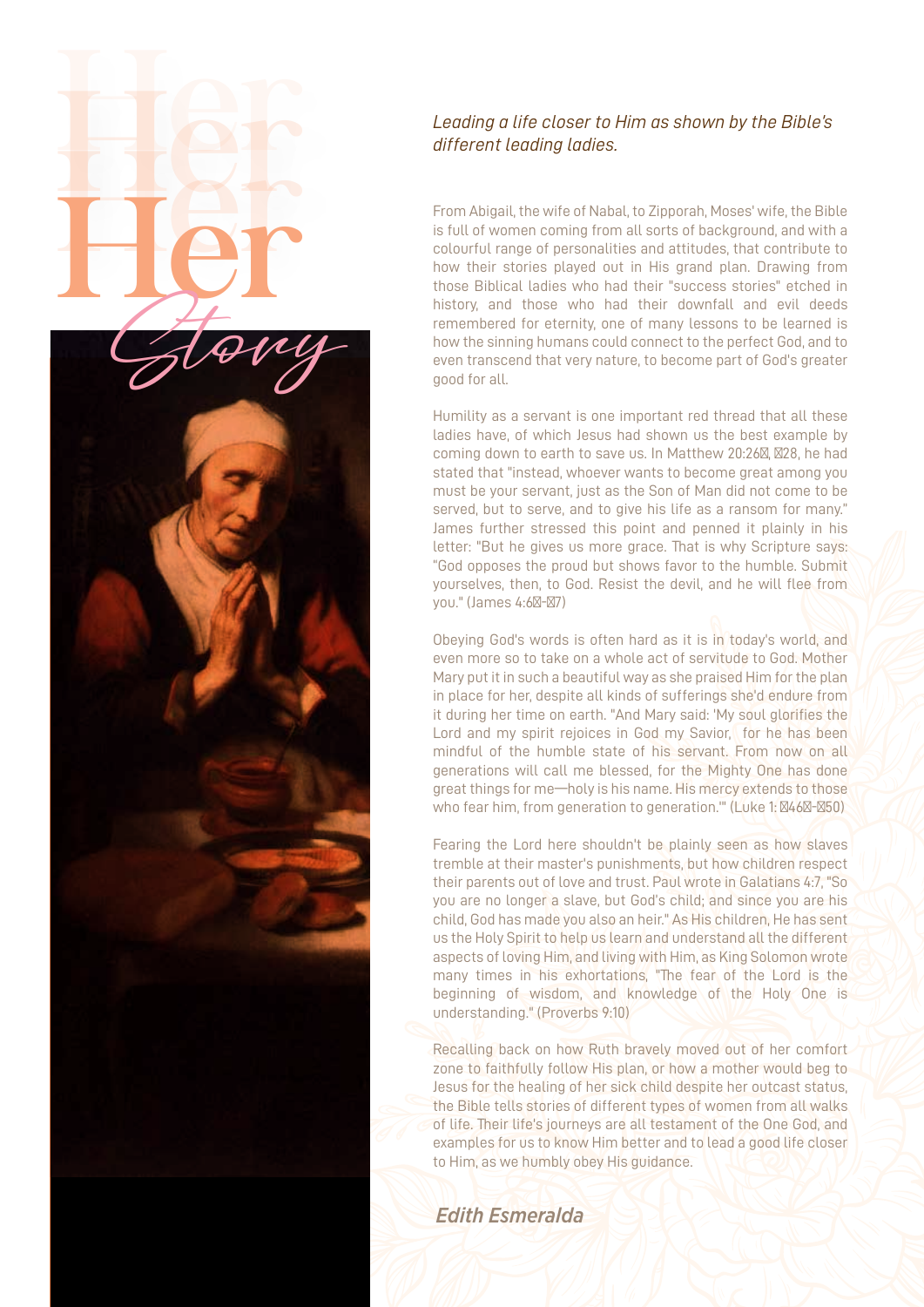

## *Dear Daddy D,*

Why can't women be priests?



1 2

4

3

6

7 8

#### *Dear Anon,*

Part of the reason women cannot be priest, is tradition. Jesus chose men as His twelve apostles, who in turn did the same for their successors, and thus the Church follows the choice Jesus made (CCC 1577). Despite that, women have always played an important role in the Church from Her early days: on the cross Jesus entrusted His disciples to Mother Mary, and many womenplay roles in the development of the First Church as can be seen in the Acts of Apostles, a nurturing role that continues until today in the form of many orders of religious sisters and nuns running schools and social charities, as well as in the many daily roles found in our communities: as lectors, EMs, community leaders, and lay preachers.

*\*An apocryphal assertion on why women can't be priests: in the Eucharists, priests represent Jesus as the groom with the Church as His bride (thus they have to be male).*

#### Got any questions ? Email Daddy at info@cfjakarta.com

# CROSSWORD puzzle

#### Across

- 4. Abraham's wife the ONLY women in scripture where her age death is recorded (127 y.o)
- 6. She is the mother of Moses
- 7. Peter raised this woman from the dead
- 9 She was Jacob's first wife

#### Down

- 1. She is the Wife of Jacob and mother of Joseph
- 2. She is the mother Jesus
- 3. She is the only female judge mentioned in the bible
- 5. She's a nun and a missionary best known for her
- devotion to caring for the sick and poor 8. She said in Genesis 3:13 'The serpent tricked me, and I ate'
- 10. Her name is connected etymologically with the verb meaning 'to live'

1, Sarah; 2. Eve; 3. Mary; 4. Deborah; 5. Teresa; 6. Ruth; 7. Rachel; 8. Jochebed; 9. Dorcas; 10. Leah